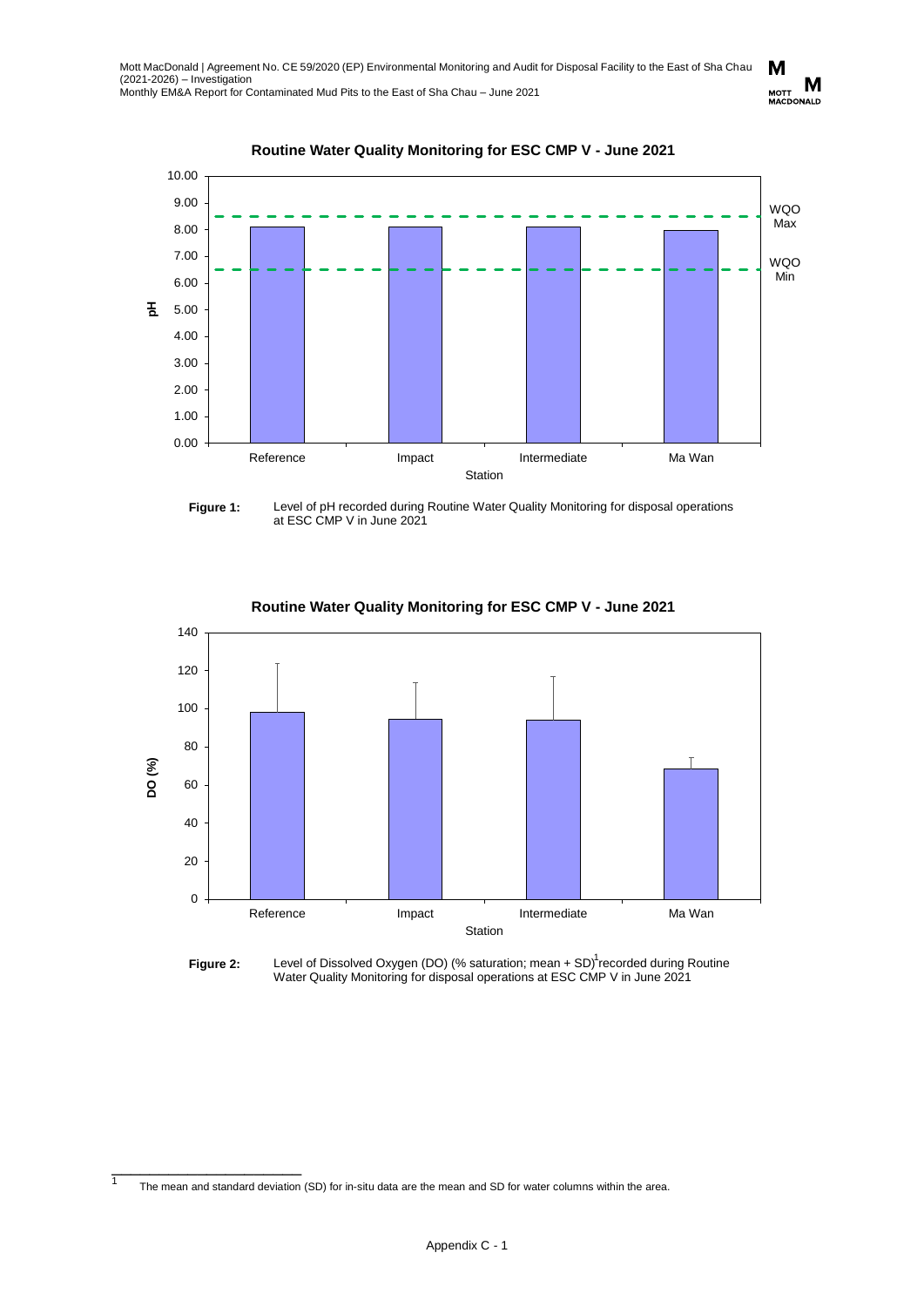

**Routine Water Quality Monitoring for ESC CMP V - June 2021**





**Routine Water Quality Monitoring for ESC CMP V - June 2021**



\_\_\_\_\_\_\_\_\_\_\_\_\_\_\_\_\_\_\_\_

<sup>1</sup> The mean and standard deviation (SD) for in-situ data are the mean and SD for water columns within the area.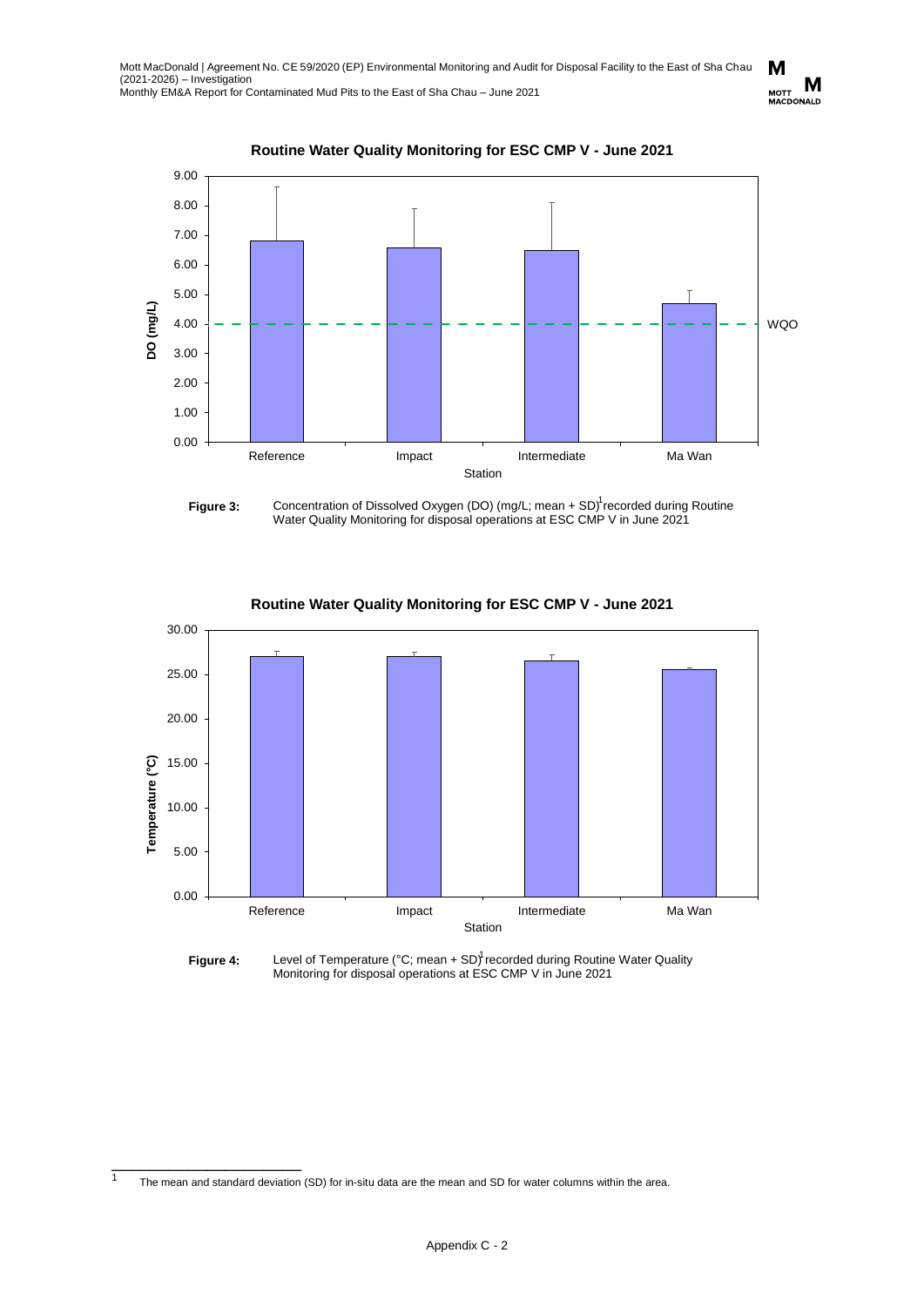

**Routine Water Quality Monitoring for ESC CMP V - June 2021**

**Figure 5:** Level of Salinity (ppt; mean + SD)<sup>1</sup> recorded during Routine Water Quality Monitoring for disposal operations at ESC CMP V in June 2021



**Routine Water Quality Monitoring for ESC CMP V - June 2021**

The mean and standard deviation (SD) for in-situ data are the mean and SD for water columns within the area.

\_\_\_\_\_\_\_\_\_\_\_\_\_\_\_\_\_\_\_\_

 $\overline{1}$ 

M M MOTT IVI<br>MACDONALD

**Figure 6:** Level of Turbidity (NTU; mean + SD)<sup>1</sup> recorded during Routine Water Quality Monitoring for disposal operations at ESC CMP V in June 2021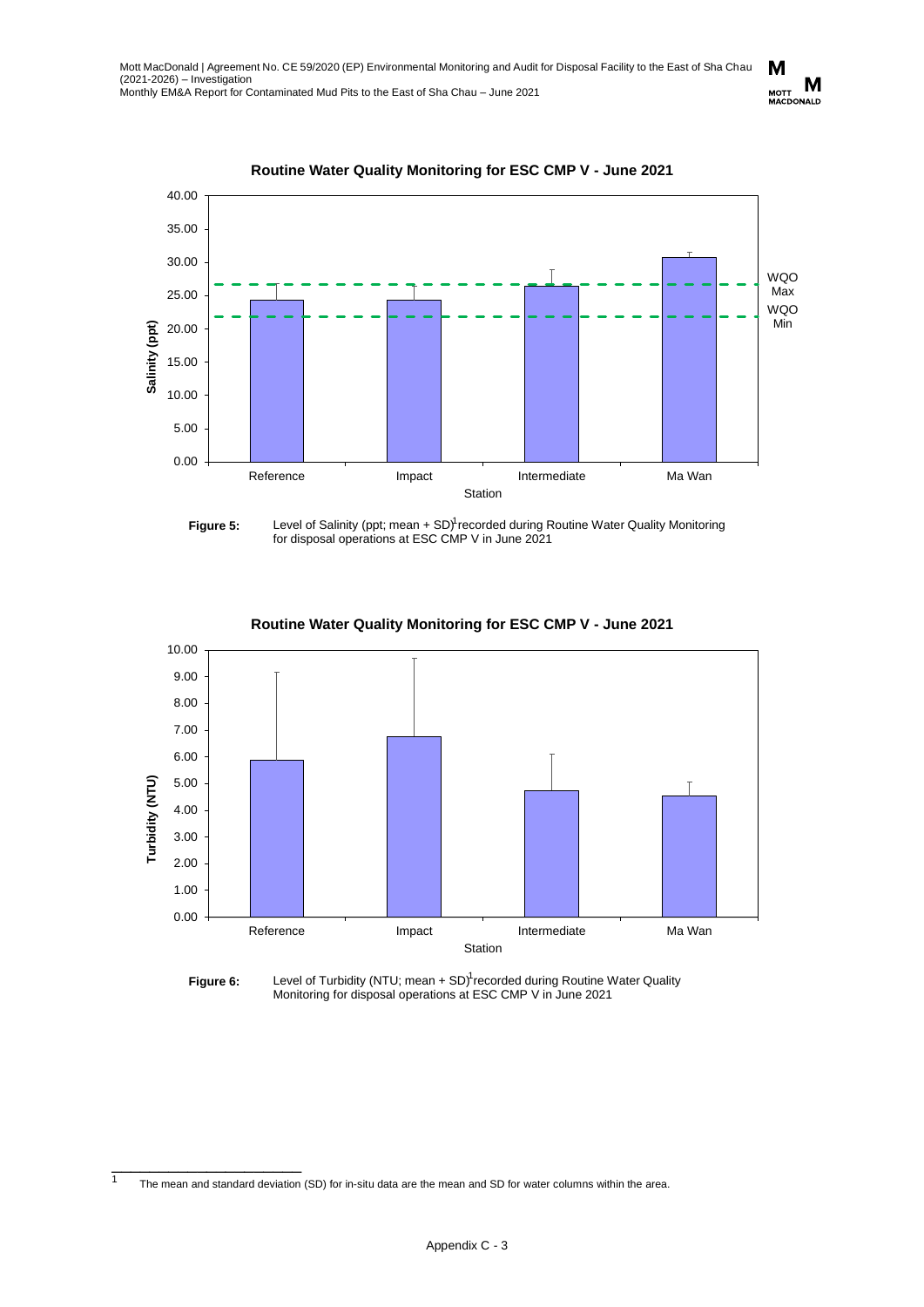

## **Routine Water Quality Monitoring for ESC CMP V June 2021**

**Figure 7:** Concentration of Arsenic, Chromium, Copper, Lead, Nickel, and Zinc (μg/L; mean + SD) in water samples collected from Routine Water Quality Monitoring for disposal operations at ESC CMP V in June 2021



**Routine Water Quality Monitoring for Nutrients - June 2021**

**Figure 8:** Concentration of Total Inorganic Nitrogen (TIN) and Ammonia Nitrogen (NH3-N) (mg/L; mean + SD) in water samples collected from Routine Water Quality Monitoring for disposal operations at ESC CMP V in June 2021

M M MOTT IVE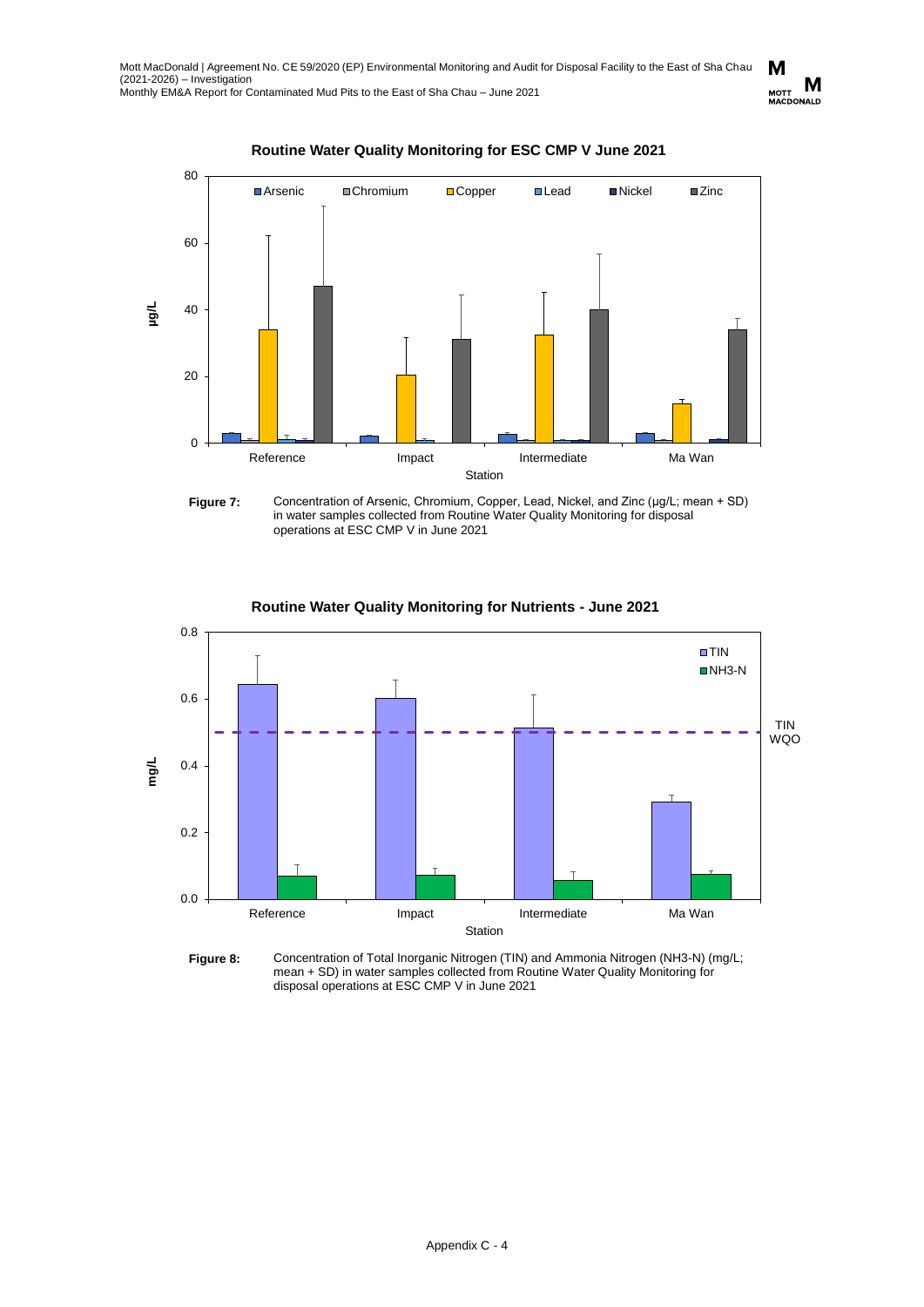

**Routine Water Quality Monitoring for Biochemical Oxygen Demand (BOD5) -**

**Figure 9:** Level of Biochemical Oxygen Demand (BOD5) (mg/L; mean + SD) in water samples collected from Routine Water Quality Monitoring for disposal operations at ESC CMP V in June 2021



**Routine Water Quality Monitoring for Suspended Solids - June 2021**

**Figure 10:** Concentration of Suspended Solids (SS) (mg/L; mean + SD) in water samples collected from Routine Water Quality Monitoring for disposal operations at ESC CMP V in June 2021

M MOTT **IVE**<br>MACDONALD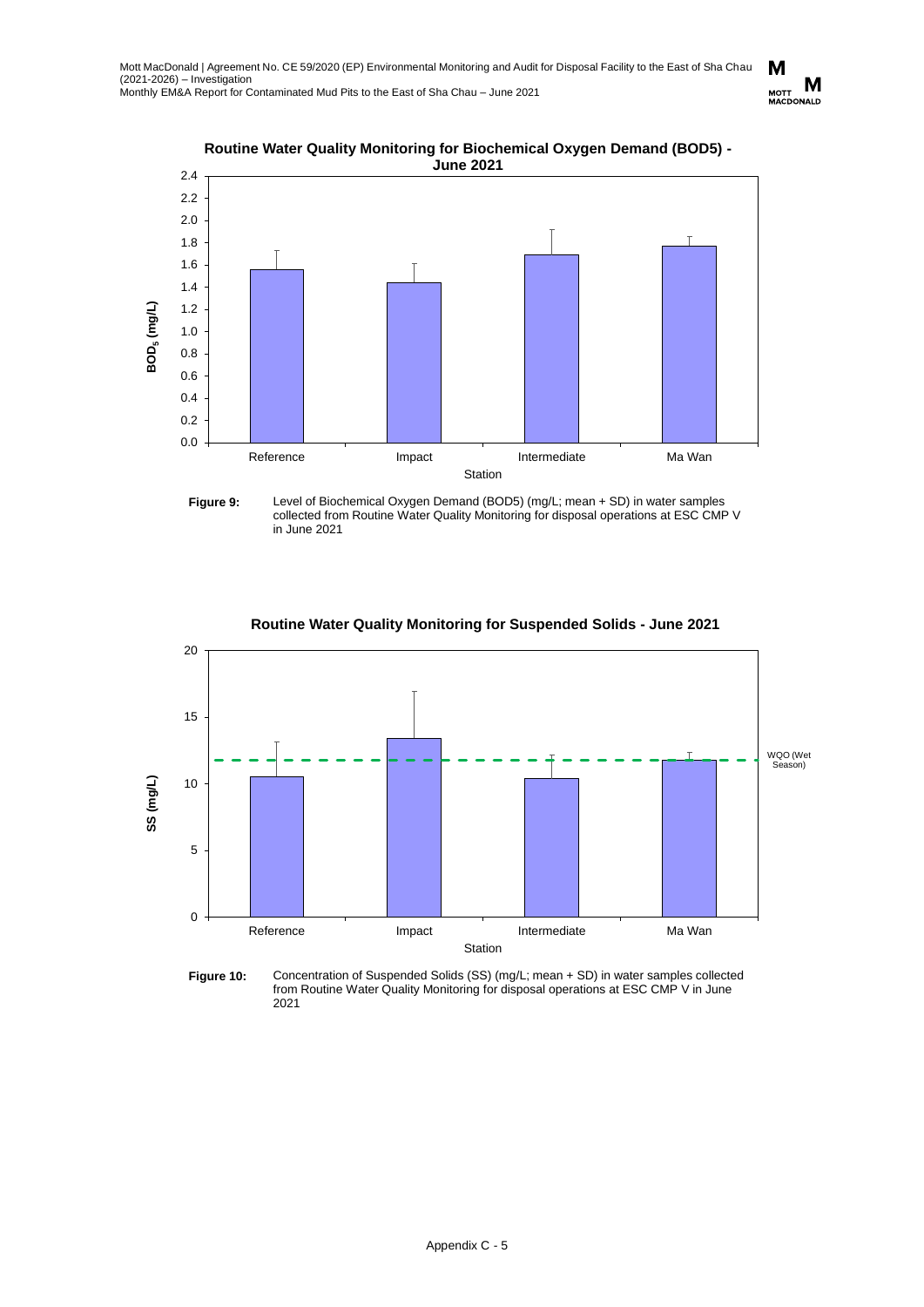





Figure 11: Concentration of Metals and Metalloid (Cr, Cu, Ni, Pb, Zn, As; mg/kg dry weight; mean + SD) in sediment samples collected from Pit Specific Sediment Chemistry Monitoring for ESC CMP Vb in June 2021





**Figure 12:** Concentration of Metals (Cd, Hg, Ag; mg/kg dry weight; mean + SD) in sediment samples collected from Pit Specific Sediment Chemistry Monitoring for ESC CMP Vb in June 2021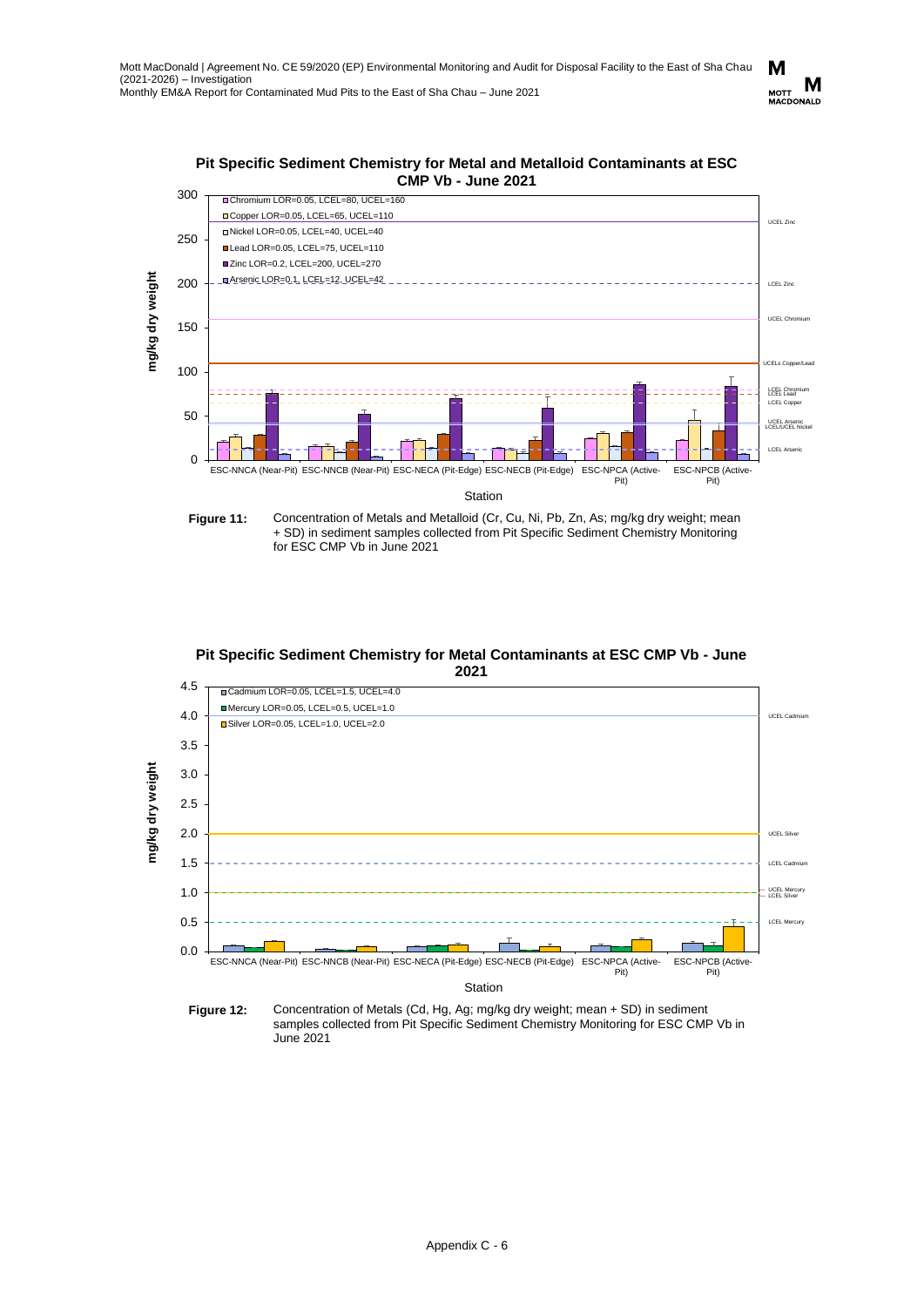



**Figure 13:** Concentration of Total Organic Carbon (TOC) (mg/kg dry weight; mean + SD) in sediment samples collected from Pit Specific Sediment Chemistry Monitoring for ESC CMP Vb in June 2021

## **Pit Specific Sediment Chemistry for Low and High Molecular Weight Polycyclic Aromatics Hydrocarbons (PAHs) at ESC CMP Vb - June 2021**



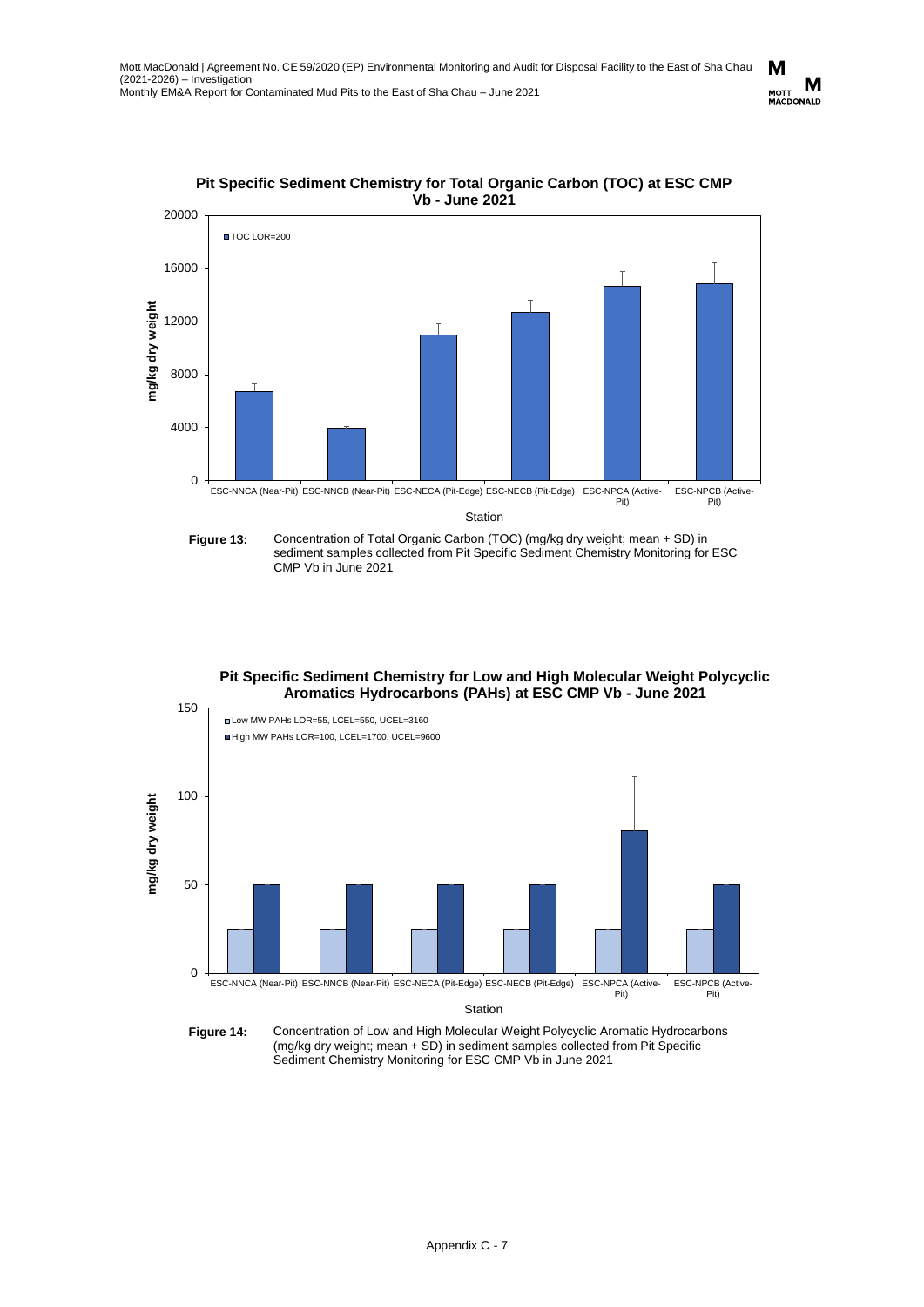



2021





M M MOTT <sup>UVI</sup><br>MACDONALD

**Cumulative Impact Sediment Chemistry for Metal and Metalloid Contaminants at ESC CMPs - June 2021**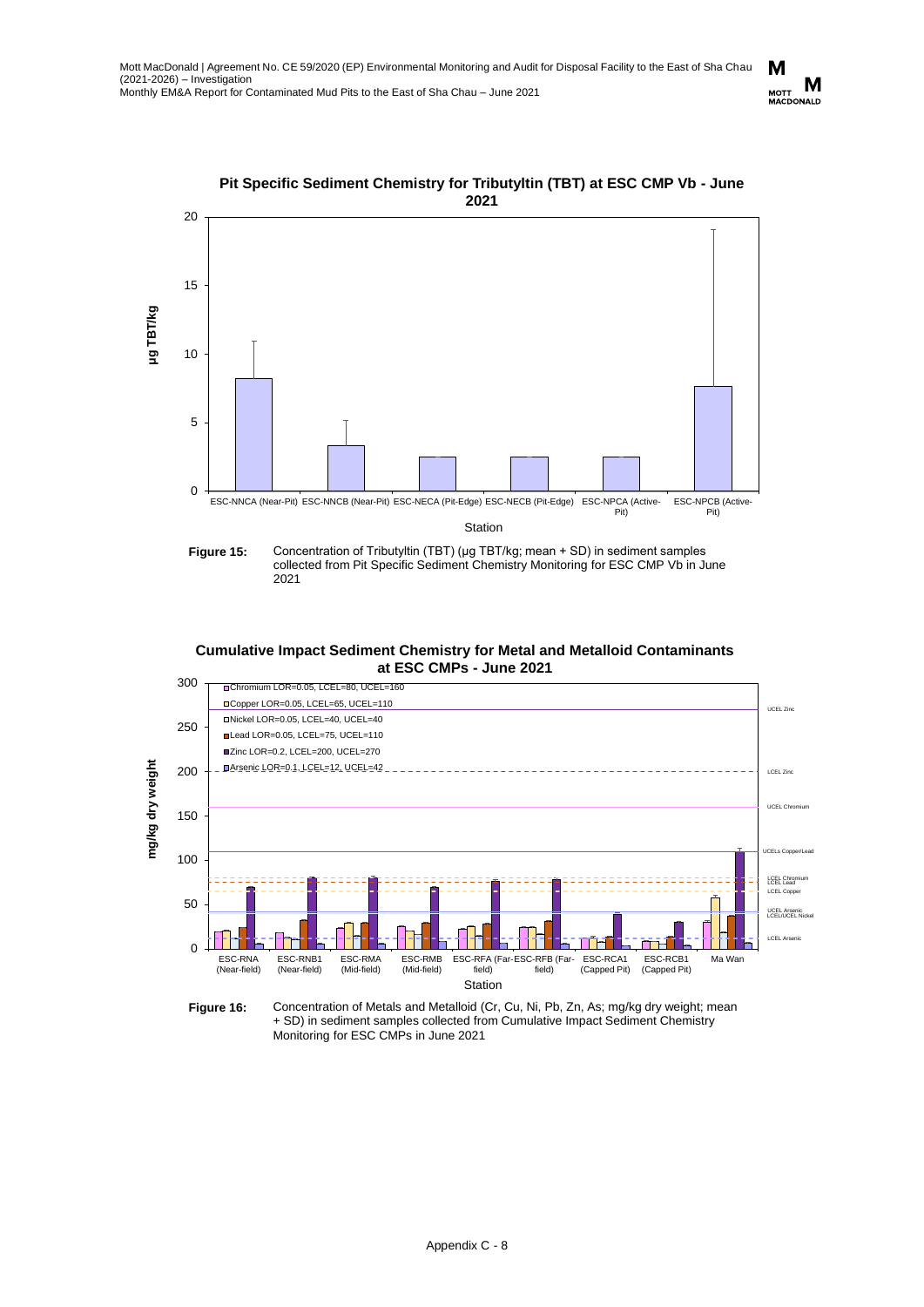

CMPs in June 2021



**Cumulative Impact Sediment Chemistry for Total Organic Carbon (TOC) at ESC CMPs - June 2021**

**Figure 18:** Concentration of Total Organic Carbon (TOC) (mg/kg dry weight; mean + SD) in sediment samples collected from Cumulative Impact Sediment Chemistry Monitoring for ESC CMPs in June 2021

M MOTT **IVE**<br>MACDONALD